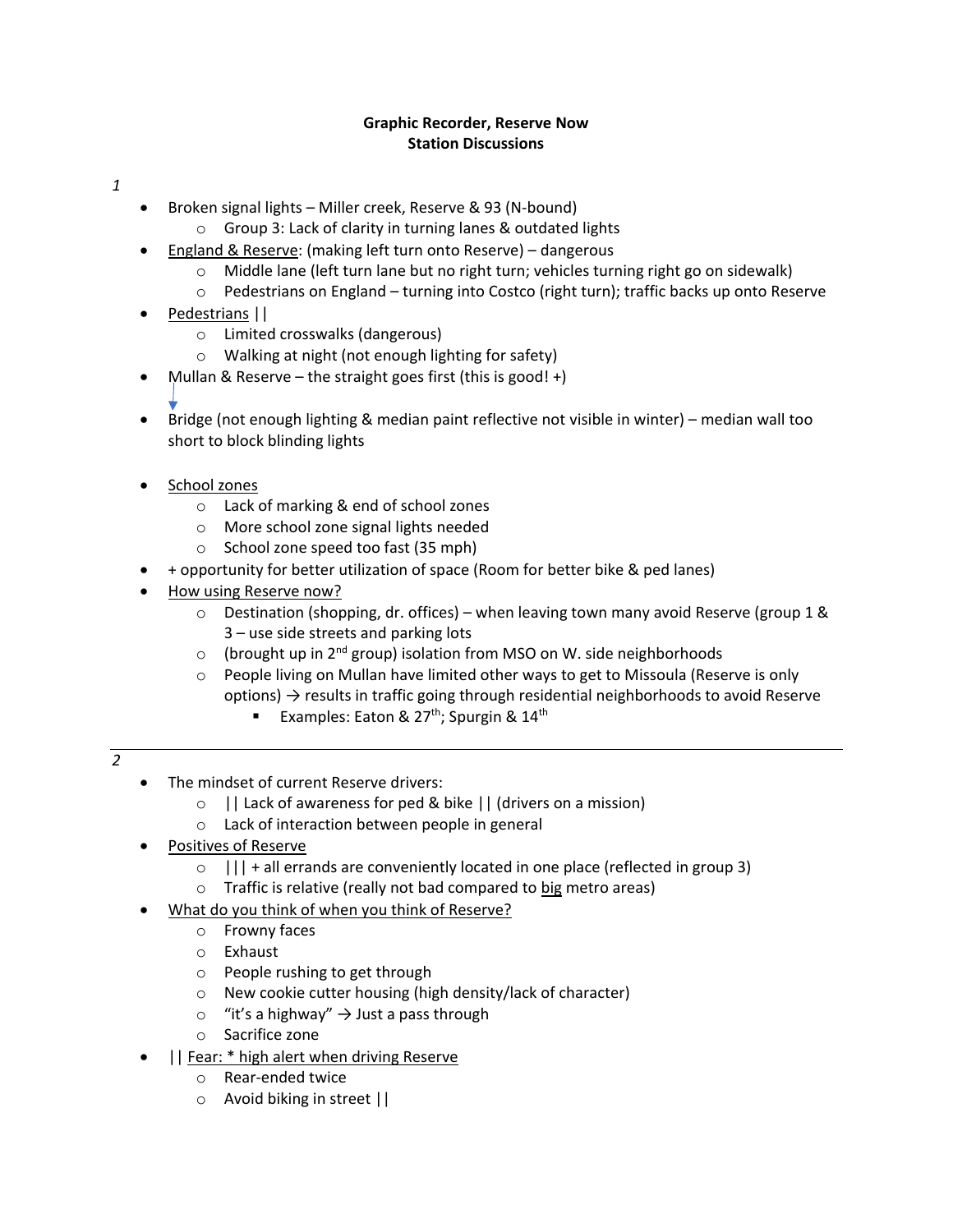- o Not safe when walking or biking to cross street
- o Mullan & Reserve scary as a driver (concerned of hitting someone)
- West vs. East side of Reserve (see group 1 last point)
	- o Perception that East is industrial
	- o West side housing is isolated due to Reserve (new neighborhoods)
		- Lower quality of livability due to Reserve barrier
			- (Reserve = river that isolates these neighborhoods)
			- + West side less traffic on roads & more access to wild lands (older Reserve housing)
- Positives
	- o Large box stores have white roof (not dark energy absorbing)
	- o Orchard Homes area has rural feel
	- $\circ$  + S. of 3<sup>rd</sup> Street not as condensed as N. Reserve & smaller scale

#### *3*

- Not energy efficient  $\rightarrow$  feel like cars are the way to travel on Reserve (would like for other transport to be friendly)
	- $\circ$  Too much blacktop = heating  $||$
	- o Reserve is not helping with goals of Climate Action Plan
- Many travelers only see Reserve when passing through MSO  $\rightarrow$  not a pretty representation of the city
- Care accidents are two frequent fear
- Bikes would be a good option to relieve traffic but not safe now  $||$
- Reserve makes people mad most upset drivers seen on Reserve of anywhere in Missoula road rage
- Currently not good options to avoid Reserve when getting b/w businesses on W. Side (east side has Great Northern St. behind businesses)
- Reckless speeds (people go too fast & then slam on breaks)
- Driving in bike lane to get to right turns
- *4*
- Dangerous high speed limits (see groups 1 & 3)
	- o Pedestrian crossing (too many lanes)
	- o Wrecks & too many rear-endings
- Try to avoid Reserve when possible (reflected in other groups)
	- $\triangleright$  (Don't eat at those restaurants)
	- $\triangleright$  (Lack of accessibility b/w residential & commercial)
	- o Road rage
	- o Not pretty
- Valuable retail options convenient (one stop shop) (see other groups)
- The problem area is b/w Mullan & Broadway the rest of Reserve is not bad yet (planning needed to make rest of Reserve this way)
- Lack of public access to the river or public lands for recreation
- + The pedestrian/bike underpass near River Road is good but other areas not safe to bike (reflected in other groups)
- Mullan & Broadway South a problem intersection
- Lack of safe crossing areas (reflected in other groups)